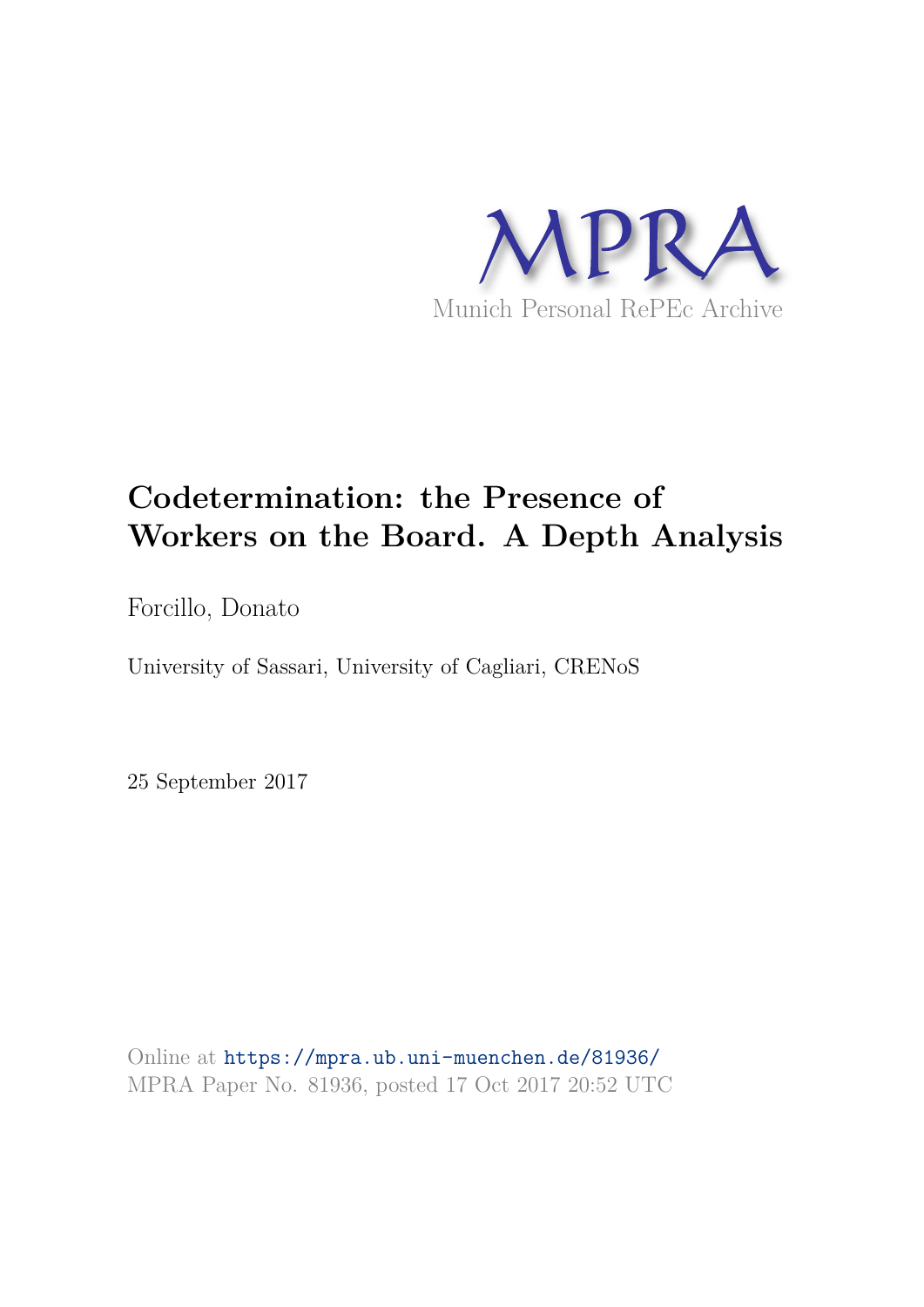# **Codetermination: the Presence of Workers on the Board. A Depth Analysis**

# **Donato Forcillo**

*University of Cagliari and Sassari, CRENoS* 

Email: [donato.forcillo@gmail.com](mailto:donato.forcillo@gmail.com)

#### **Abstract**

We show the most relevant literature regarding the corporate governance system of Codetermination, which includes the presence of workers' representatives on the board. The aim is to thoroughly analyse the topic and to fill a gap present in the current literature, the absence of an updated and extensive literature review, which analyses both the theoretical and empirical perspective. This particular analysis allows one to see a clear picture of this sensitive issue of governance, mainly present in the German world, but expanding to other countries especially in northern Europe, also as a result of the recent European Union directives.

**Keywords**: Corporate Governance, Codetermination, Labor Representation, Workers, Human Capital **Jel classification**: G34, J50, L22, M14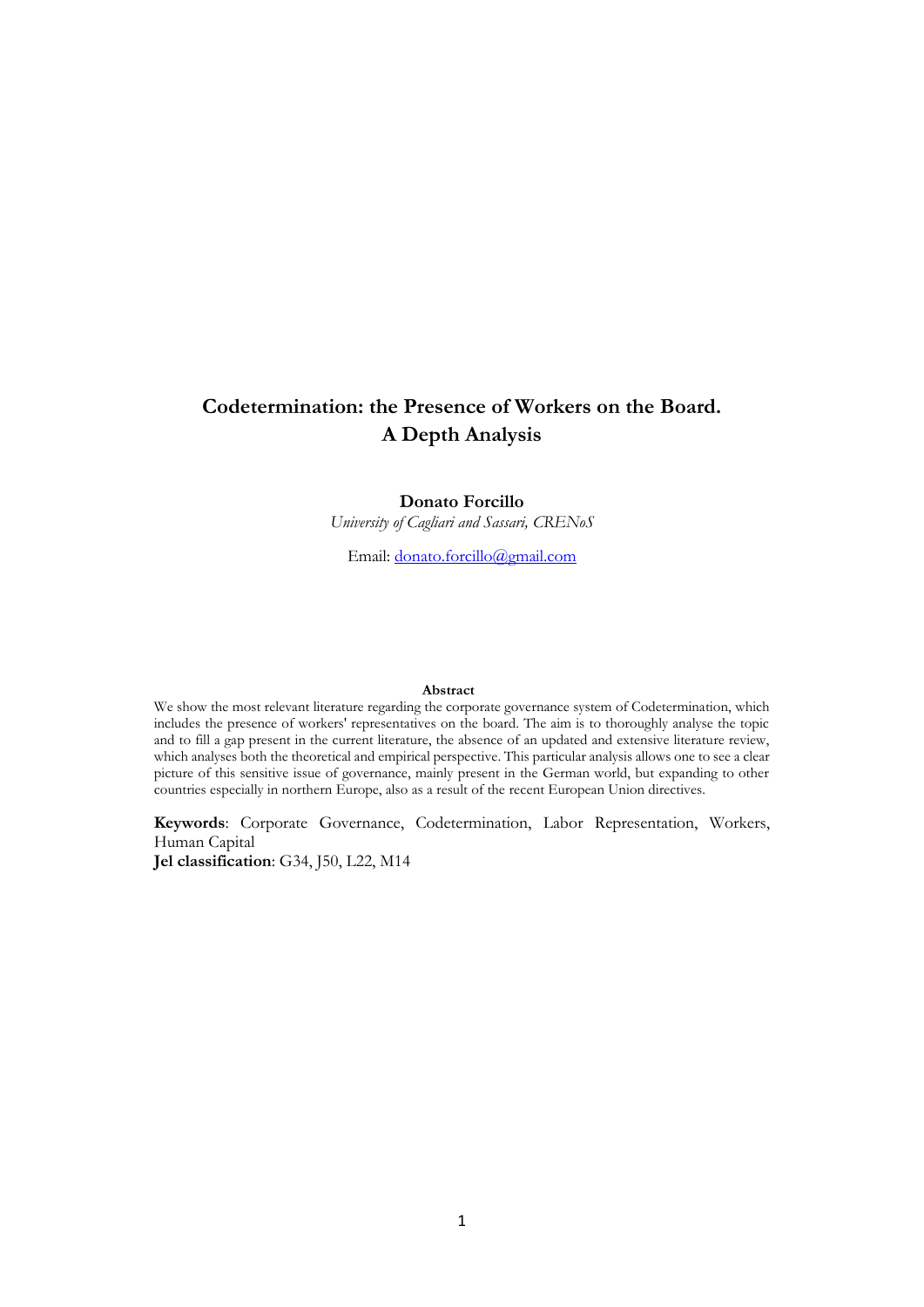#### **1.Introduction**

When we speak about corporate governance, we usually think about a management system of a company whose sole aim is to optimize the wellbeing of shareholders, i.e. the subjects that confer physical capital and/or monetary into the company. The law in the United States mandates this and in the United Kingdom is the normal approach to the political governance. Therefore in these systems who generate human capital – the workers – do not have any representation on the board or be able to claim direct rights that the shareholders would normally be entitled to. An example is from the Ford Motor Company (Brealey, Myers and Allen, 2011). Henry Ford proposed to distribute a part of the dividends in favour of the workers. This was not possible because a shareholder pointed out that the company should be managed complying the interests of those who confer financial capital and a distribution of a dividend to the workers would have been a detriment to them. Nevertheless, in other countries the law and its uses are different. In Japan for example, the company is managed in the interest of the workers even if they are not physically present on the board (Allen and Gale, 2011). In Europe on the other hand, the representation of workers in some countries is provided for, especially in Germany, where the role of the worker is very important and valued in a company by the Codetermination system. But why would the shareholders want to divide their command of the company with the workers? First of all, the workers are also investors, they confer human capital rather than physical capital (Blair, 1995). Secondly, the workers' presence on the board allows the shareholders to make more profitable decisions for the company in the long run, rather than making decisions that could risk the stability of the company, with consequences such as layoffs in the case of wrongful estimates. Basically this gives more certainty of progress in business activity (Gorton and Schmid, 2000) and therefore more job security, also guaranteeing the protection of those who have invested human capital into the company (Hart and Moore, 1990). Furthermore, the non representation of employees on the board could facilitate any protesting actions and therefore blocking all or part of production (Holmström, 1999). These situations are not only costly and inefficient but also bring with them in extreme cases, a reduction value of the company (Ruback and Zimmerman, 1984). Hence for this reason the presence of workers on the board of a company should reduce strikes, an advantage that does not have those workers represented only by labour unions (Fauver and Fuerst, 2006). Another reason is that the workers have daily contact with the management of the firm and therefore are more informed than the shareholders and they can guarantee a better level of monitoring (Kleinknecht, 2015). Lastly, the presence of the workers can ensure that the company is managed with more directness because the company gives to the workers a salary and therefore is the source of their existence and that of their families (Stiglitz, 1985; Hansmann, 1990). For this reason the workers' incentive of deviating the prospective that the personal wellbeing comes before that of the firm is notably inferior compared to the shareholders. Let us think about two important events of bankruptcy that have occurred over the years: Enron and Parmalat. Enron was a company that up to the year 2000 had a market value of \$60 billion. The following year it declared bankruptcy. Parmalat in 2003 operated in 30 countries and accounted for 36,000 employees. In December 2003, it was discovered that €3.9 billion of bank deposits declared by the company did not exist. The investors found out later that the debts of the company were  $E14$  billion. As we know there are other several cases of meltdown in the history. For this reason many researchers argue if a company should represent merely the interests of shareholders or a broader range of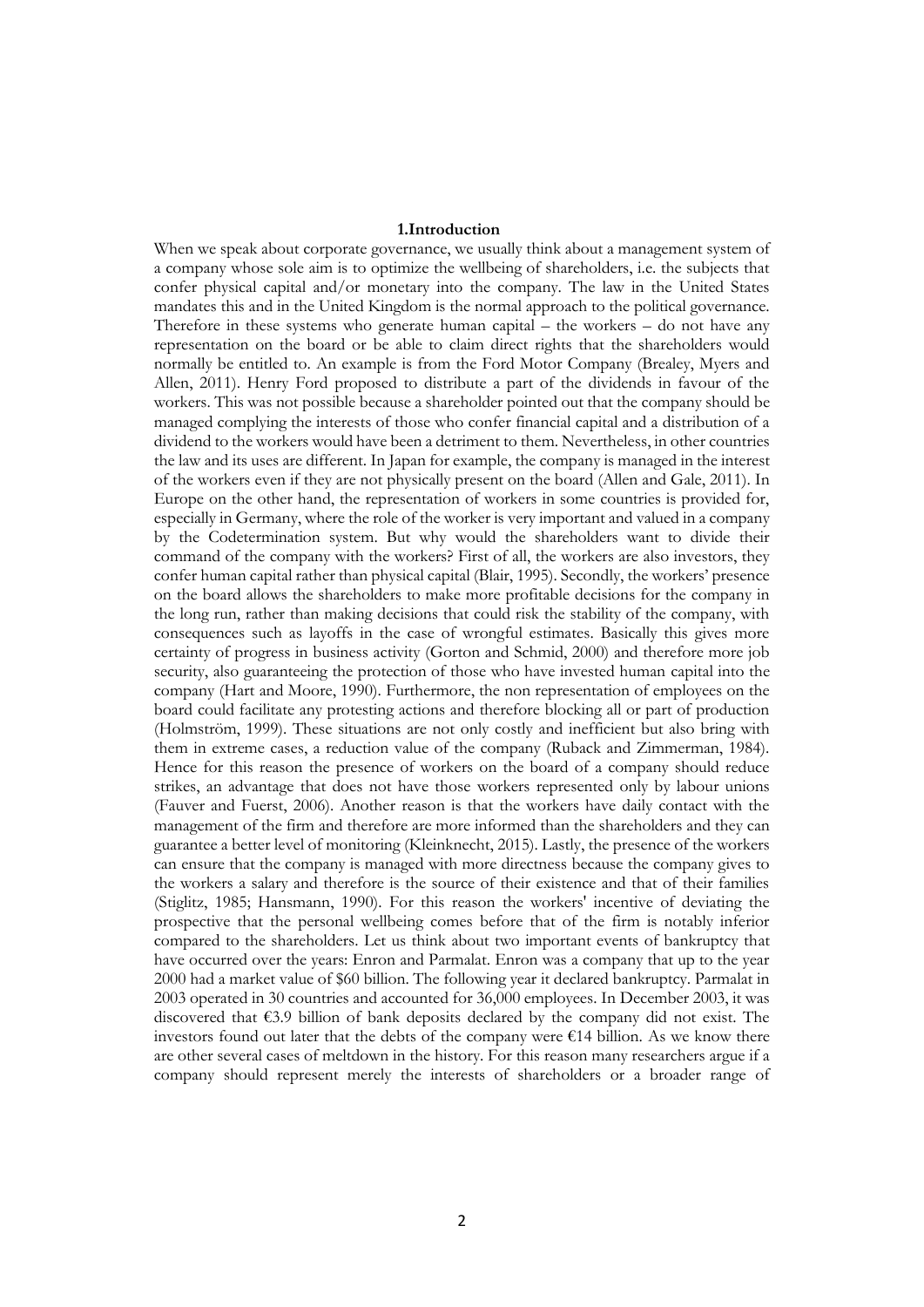stakeholders. Even the largest global public institutions are taking this into great consideration (Conchon, 2013). The European Parliament, in the Resolution of 14 June 2012 talking about the future of European company law, states: "the financial crisis has demonstrated the need for a clearer corporate governance framework which focuses more strongly on stakeholder participation".

 The rest of the chapter is organized as follows: section 2 presents a historical analysis about the concepts of corporate governance and codetermination, explaining how the current system is structured. Section 3 focuses on the analysis of the theoretical aspects of the topic, while section 4 provides the main empirical studies on codetermination. Finally, section 5 concludes.

#### **2. Historical analysis and actual framework**

The first debate in literature about the objective of the governance's model adopted for companies tooks place in the 30s between Professor Berle and Professor Dodd (Hill, 2003). Even though more than 80 years have gone since then, the topic is still present today. Berle's vision (1931) is that management should operate the company in the exclusive interest of the shareholders with a purely economic perspective, in other words the maximisation of profits, a concept supported also by Jensen and Meckling (1976). Dodd (1932) sees a company as a system that merges the interests of various subjects, shareholders, workers, creditors, consumers. This shows that the company should be run by the management in the interest of all the counterparts, shareholders and stakeholders. Therefore, while in the vision of Dodd the management could adopt a decision more in the interest of the workers rather than the shareholders, providing that it brings more benefits for the company, this cannot happen according to Berle's vision. These different views today are present in laws and uses in different countries. The European Union through the use of Directives is looking to increase the participation of workers in the decisions of companies. In some countries in the EU this is already happening (e.g. in Germany, through a Codetermination system), while in other countries the workers have only indirectly representation though labour unions (e.g. in Italy). So, we have two concepts which seem similar but in reality are very different: corporate governance and codetermination, where the latter represents a particular case of the first that for its particular conformation and peculiarity has separated from the first concept over time, taking on its own meaning. According to Blair and Roe (1999) "the main difference between them is that codetermination offers social governance, whereas corporate governance provides firm-level governance". While the concept of corporate governance was born in the United States with the publication of a paper by Berle and Means (1932), that of codetermination was born twenty years later around the start of industrialization. The first legislative form was created in the coal and steel sector in 1951 with the law on Montan-Codetermination, a law that is still in force today. It foresees that every company with over 1,000 employees has the same number of representatives on the board between workers and shareholders. In the 60s a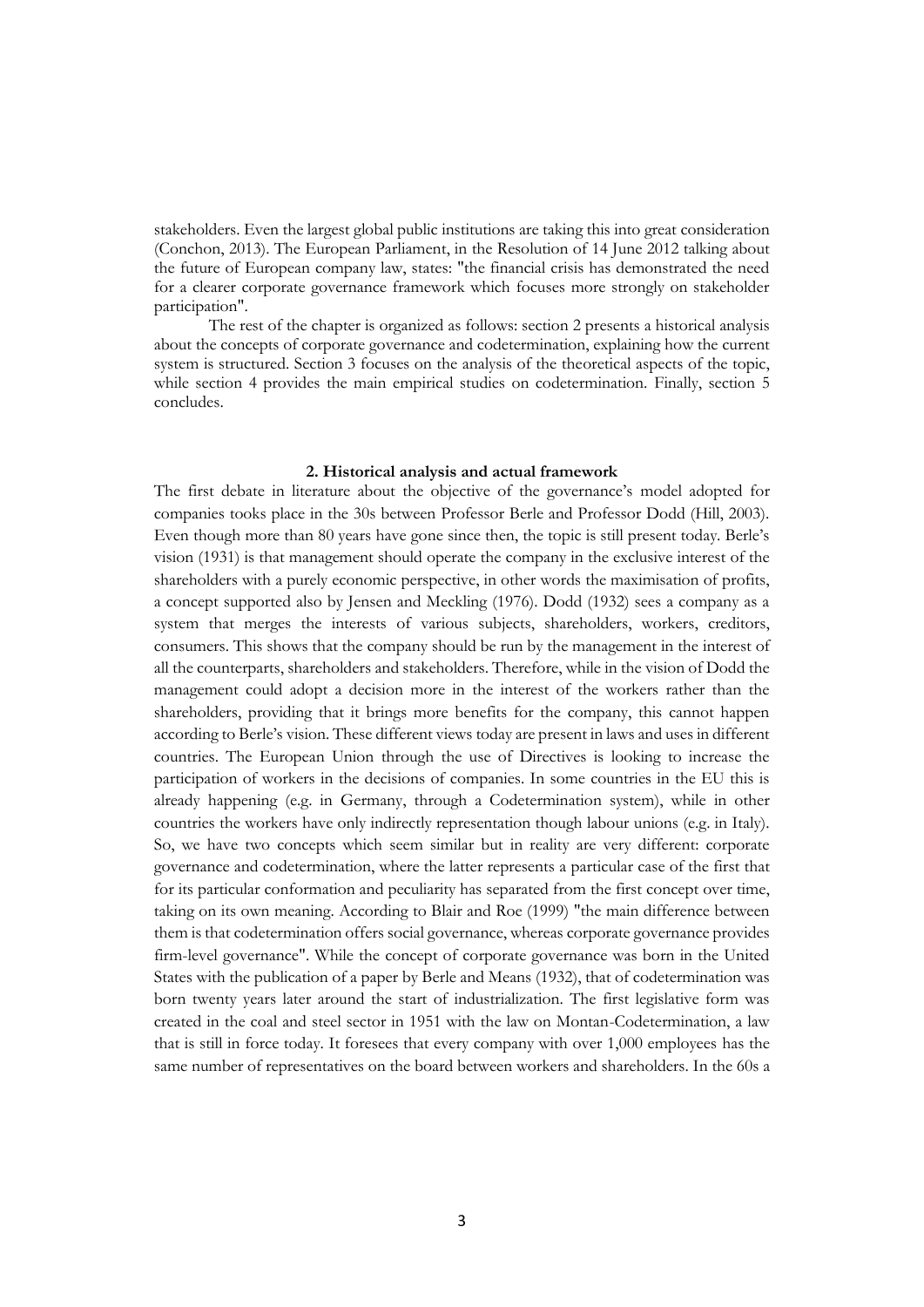study sponsored by the German government started to analyse the effectiveness of the workers participation policy in order to value its extension to other sectors of production. The results were positive on both parts, the shareholders placing more attention on financial return and the workers mainly focusing on the working conditions. As a consequence, in 1976, Germany decided to extend this law on Codetermination to other firms outside the coal and steel sector. The argument was that: "it would empower employees who provide the production factor and thereby enable them to become equal partners in the capitalist production process" (Blair and Roe, 1999). As represented in figure 1, a codetermination system has two distinct levels of governance: the supervisory board and the management board. The first is formed by representatives of shareholders and workers and it has the task of electing the management board, establishing the reimbursement that it receives, conducting monitoring activity and eventually removing one or more members. On the other hand, the supervisory board cannot take decision on the daily management of company activity, because this is an exclusive task of the management board. In particular, in companies with more than 2,000 employees, the shareholders' meeting elects half of their own representatives, while the other half is nominated by the workers (parity codetermination). In smaller companies, the shareholders elect 2/3 of the board members, while 1/3 is nominated by the workers (quasi-parity codetermination). In the case of parity codetermination, fundamentally is the figure of the chairman that has the right to choose in the case of equal votes between the two parties. The chairman can be chosen amongst the workers or the shareholders; when the supervisory board cannot come to a majority agreement, such decision is left to the shareholders. However, despite shareholders have this power in their hands, the majority of the decisions are made unanimously (Gorton and Schmid, 2004). Regarding the representation of the members in the supervisory board, the majority of members elected by the shareholders can be narrowed down into four categories representing the characteristics of German equity capital: other companies with an equity stake exceeding 50 percent, banks, the state, and foreign companies. Regarding the workers' representatives, the majority of places are taken up by workers from the same company and a smaller number is represented by the unions.

 Before concluding this section, is important to underline three things about codetermination: first, unlike other countries that have voluntary employees' representation, codetermination in German is imposed by the law and consequently, exogenous. Second, unlike shareholders, the workers inside the supervisory board have no cash rights. Third, codetermination is different from unionisation because the workers have an important power inside the firm, in fact they can directly influence the ex-ante and ex-post decisions of the firm's operations like for instance important layoffs or surplus distribution.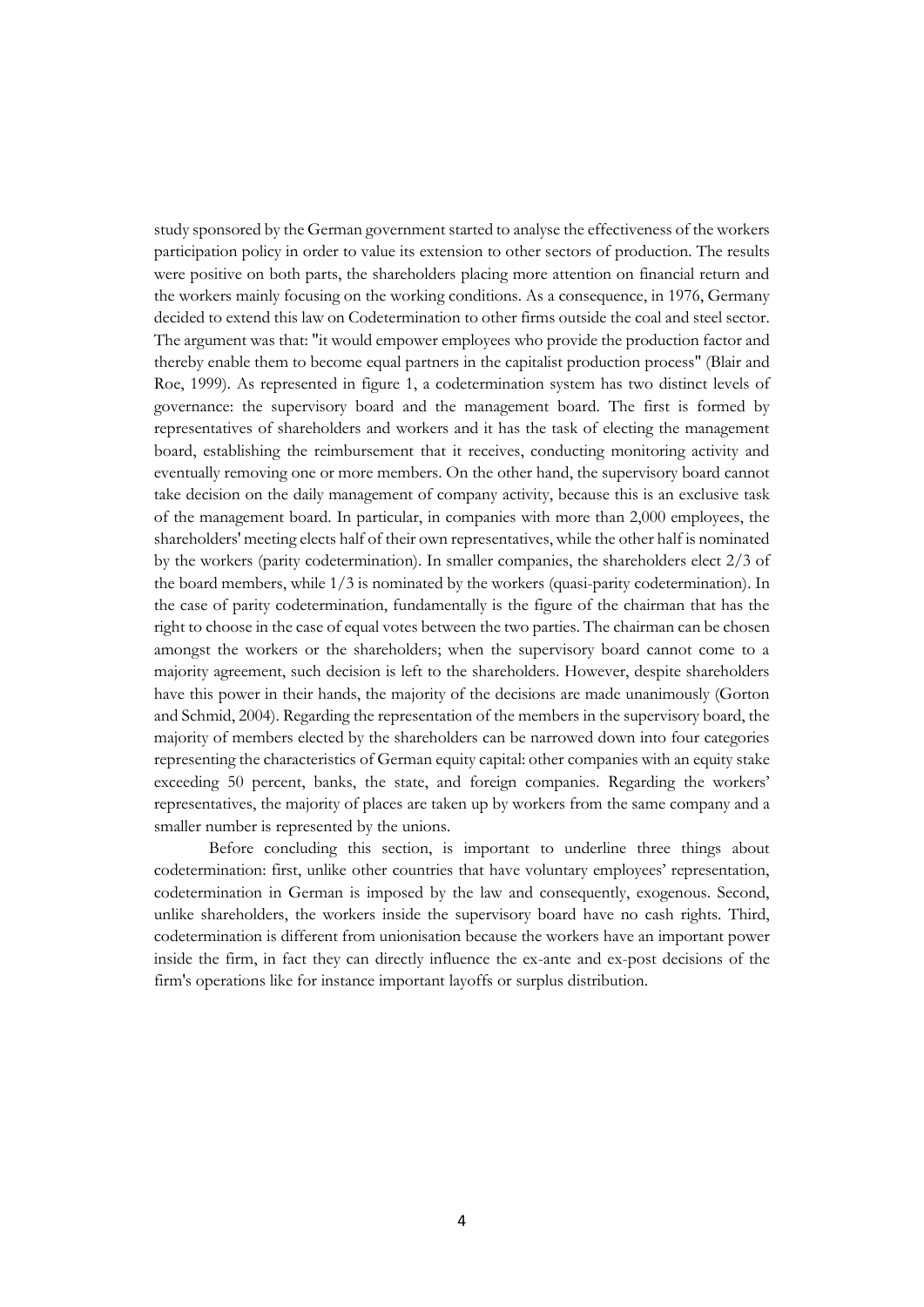

**Figure 1 (Jackson et al.,2002). German Codetermination system.** 

# **3. Conceptual issues**

To study, analyse and fully understand the functionality of the codetermination system as a model of governance in a company, it is useful to compare it with the most widespread model, the Anglo-American one. Particularly in the US and UK, shareholders' interest comes first and managers have a fiduciary duty to shareholders. In these countries there is a one-tier structure and firms can elect a single board of directors and not a dual board as in Germany, where the firm is run in the interest of stakeholders. So, in the US and UK the board invests both managerial and supervisory activities in a single entity traditionally divided between the executive directors and non-executive directors both elected by the shareholders. In Germany, however, the shareholders appoint only the supervisory board which in turn nominates the management board. This is an important first difference between these two systems of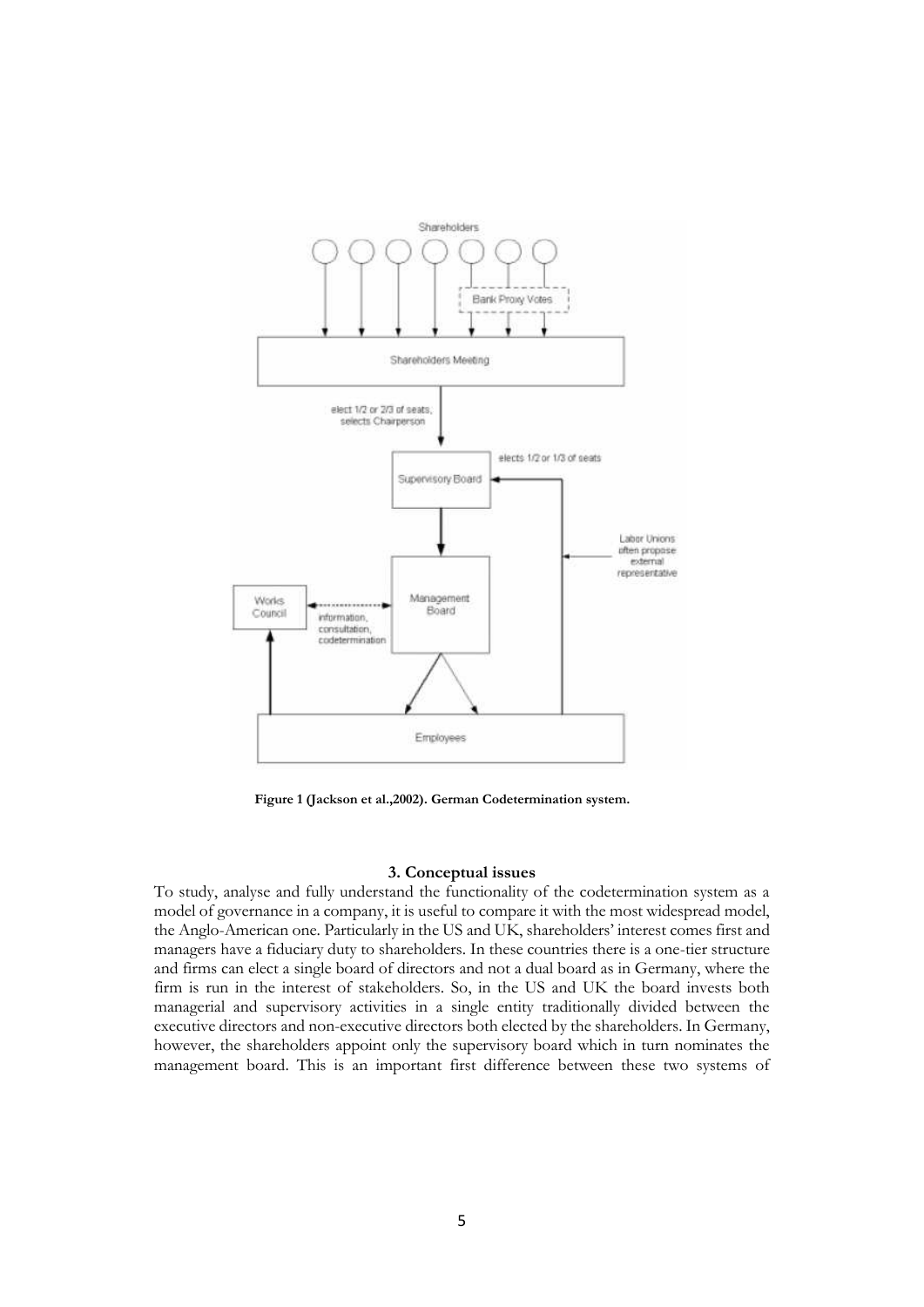governance. A second important difference is the size of the board that has been an important issue in the financial literature (see e.g. Adams, Hermalin and Weisbach, 2010). The boards of the most listed companies have in average 11.93 members in the UK (Jungmann, 2006), 10.8 members in the US and 22.7 in Germany, 17.1 from the supervisory board and 5.6 members from the management board (Block and Gerstner, 2016). So, Anglo-American boards are much smaller than their German counterparts. The literature regarding the optimal size of a board in terms of performance of the company is conflicting. Eisenberg et al. (1998) argues that a board that is too big cannot adequately manage a company due to problems in communication and bigger coordination costs. Lublin (2014) comes to a similar conclusion with a study on board size and profitability of the biggest American companies, claiming that the value of a company that presents a smaller board is higher than 8.5% of competitors. The reasons behind this result are different, from a greater flexibility and frequency of board meetings, to a greater and more effective management monitoring and the easiness of replacement in the case of negative company performance. Also other data on board size seems to suggest that firms with smaller boards tend to outperform similar companies with larger boards in Asia (Mak and Kusnadi, 2005) and the United Kingdom (Guest 2009). On the other hand, other researchers have a different view. Kaplan (1994) suggests that the supervisory board is more effective in changing the management when the performance of a company is low, having closer contact with workers. Dalton et al. (1999) and Coles et al. (2008) argue that an ampler board can give better suggestions and advice improving the performance of the company. Jungmann (2006) compares smaller boards in the UK with bigger boards in Germany finding that there are not any particular differences that can give any strategic advantage to one or other system. It is clear that researchers do not have a unanimous position regarding this topic. If it could be true that a bigger board can create greater problems of coordination, it could also be true that a more varied presence of subjects different to shareholders in the board, each with a different background and information on the company, can benefit in a positive way in managing the company in a longer period. The absence of a unanimous position in research occurs also for the concept of codetermination. On one side there is an area of researchers who argue that the interest of workers on the board has great contrast towards that of shareholders. In fact, for the shareholders the primary interest is the monetary return of their investments, whereas for the workers the interests lie in their job role and their salary (Hansmann, 1990). Moreover, it is argued that the presence of workers could delay decisions in terms of planning and innovation of processes, looking to maximise their own interests and not those of the shareholders (Pejovich, 1978). Another element is that the presence of workers in the board requires competences in finance and corporate strategy that often they do not have and therefore, they are retained not qualified to cover such a role (Huse et al., 2009). In addition, according to Williamson (1975) it is not possible to reach an effective model of governance through a system of codetermination because it is imposed exogenously by the law. If it were efficient, then the shareholders would voluntarily adopt this model. Jensen and Meckling (1979) also support this view, and their opinion is very clear: "If codetermination is beneficial to both stockholders and labour, why do we need laws which force firms to engage it? Surely, they would do so voluntarily. The fact that stockholders must be forced by law to accept codetermination is the best evidence we have that they are adversely affected by it". On the other hand, there are researchers who believe the advantages deriving from codetermination surpasse the disadvantages (Boneberg 2010). Levine and Tyson (1990)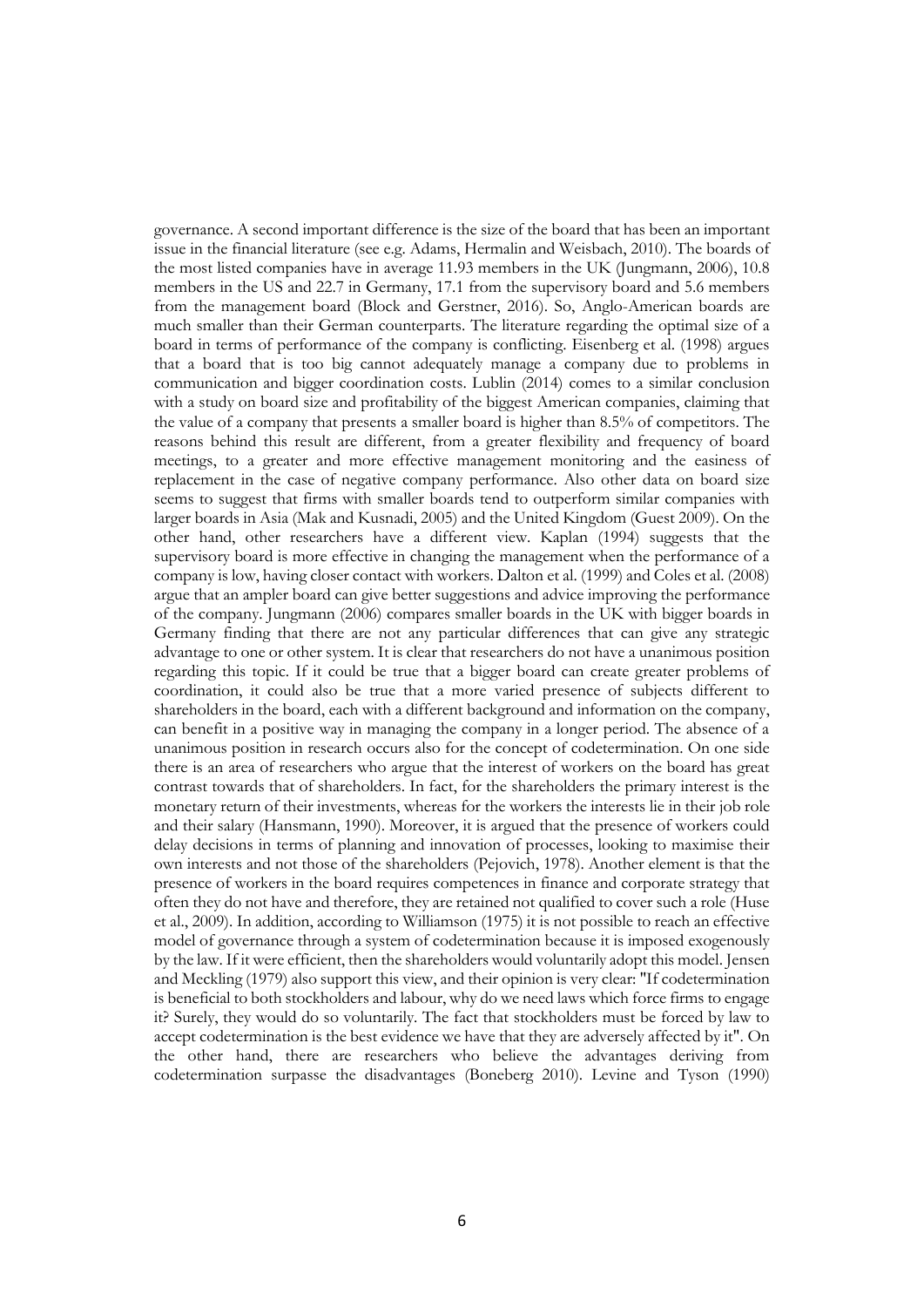support the presence of workers on the board, because this gives them more responsibility, more motivation and therefore more involvement in business decisions. Freeman and Lazear (1995) suggest that the system of codetermination allows a better exchange of information between the board and workers. So, during any periods of crisis, codetermination allows a reduction of any probability of strikes and therefore a greater cooperation between shareholders and workers. Kleinknecht (2015) emphasizes that a greater diversity of a board can bring better decisions, increasing the quality of monitoring and making better decisions in the long run for the company, without thinking merely of short term profit. Kluge and Wilke (2007) supporting the Lisbon Strategy of European Union based on active workers' participation, underline that countries with participation rights for employees, on average perform better in the rankings of the World Economic Forum's Business Competitiveness Index (BCI) than those without this type of right. In particular, in Europe (see figure 2 from Conchon, 2013), in 19 countries employees have the possibility to have their interests represented in the administrative and management bodies, 14 of them with widespread participation rights. Countries like the UK, Belgium and Italy are exceptions. In Italy for instance there is the possibility to choose a two-tier structure, with a management committee (consiglio di gestione) and a supervisory council (consiglio di sorveglianza), but it differs from the German structure because labour representation is not mandatory (Mallin, 2006).



**Figure 2 (Conchon, 2013). Labour representation at the board level in the EEA.**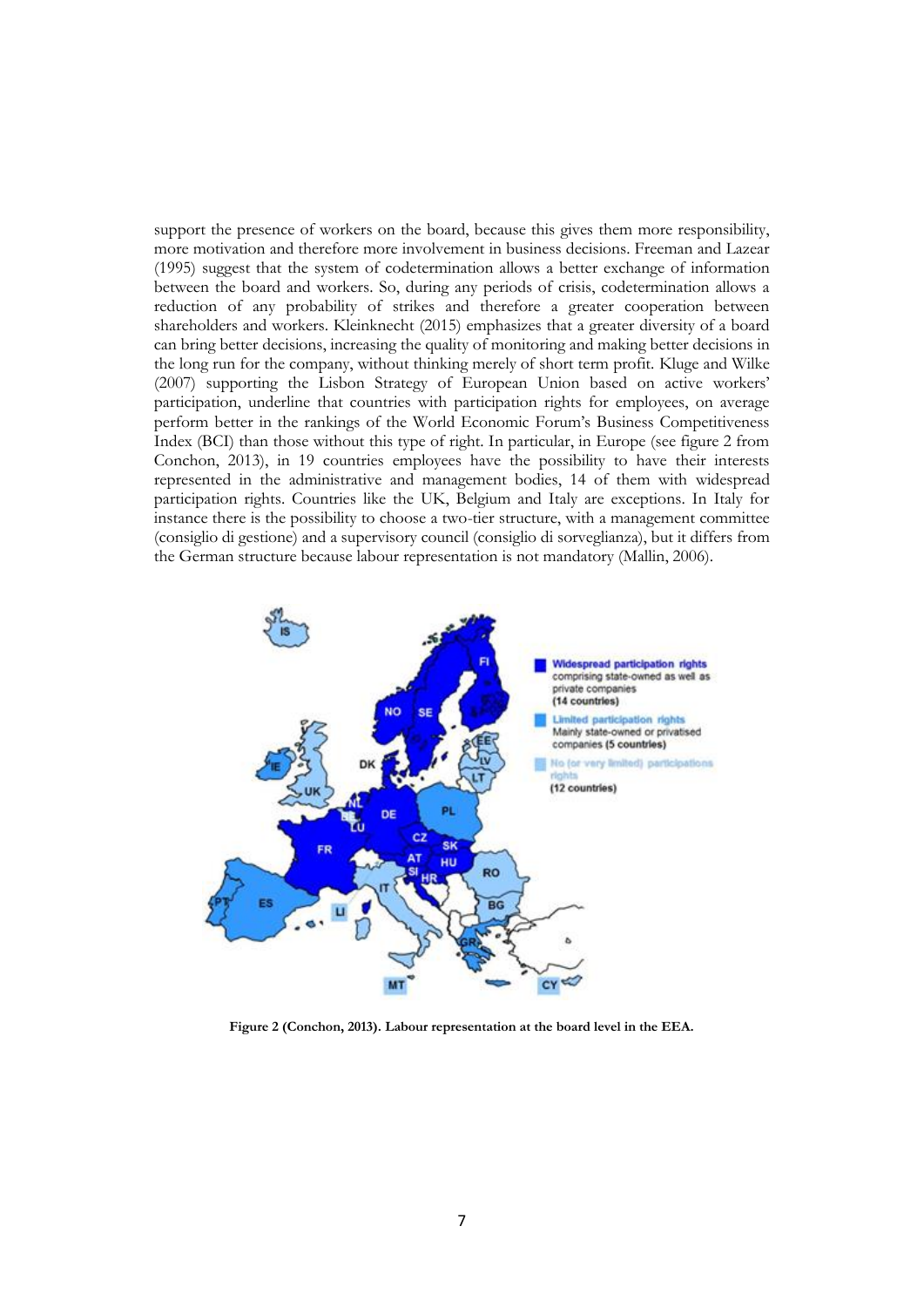The topic on the size and composition of the board and therefore the possibility of choosing a board that foresees the presence of workers is becoming a major theme. In fact, recently the EU's adoption of the structure of Societas Europaea (SE) has led many European countries to change their national law, giving to the firms the possibility to choose among different board structure (Belot et al. 2014). It should also be noted a notable gap in the literature, the absence of a mathematical model that explains the functionality of a board in a system of governance of codetermination. Actually, there are various models that explain the functionality of the Anglo-American board, but the same does not happen for the German board. Forcillo (2017a) attempts to take the first step in this direction comparing the single board, typical of Anglo-American firms, with the German system of codetermination.

## **4. Empirical studies**

There are only a few studies about the effects of the German system of codetermination and no one has been done comparing American and German firms (Block and Gerstner, 2016). In the area of empirical studies this is an important gap in the literature. It is interesting to note that also the empirical results regarding this particular type of governance are often contradictory, with particular reference to the effects in terms of productivity and profitability. Cable and FitzRoy (1980) for example, analyse 42 companies in West Germany in 1974-1976, finding that a majority of worker participation in company activity increases the productivity. With reference to the same period of analysis (1976 represents the year of the extension to companies outside the coal and steel sector, in the equal representation of workers and shareholders in the board), FitzRoy and Kraft (1993) analyse the performance of 68 companies, finding that change to the codetermination system reduces the average of productivity to 19,7% and increases the immobilism and job security. Nevertheless, a later study by the same researchers in 2005 on a greater number of companies, 179 in total, finds that the extension in 1976 to the parity codetermination had brought positive effects of productivity to the bigger companies. Freeman and Lazear (1995) support that codetermination increases productivity because the workers are more involved in the decisional process and therefore they have more incentive to work harder, but this reduces the profitability as a consequence of raised salaries that the workers require due to the larger work load. Similar results derive from a study by Boneberg (2010). Baums and Frick (1998) analyse the impact of the parity-codetermination using the methodology of event study without any significant statistical findings. Renaud (2007) examines the firms present in the German Financial Database between 1970 and 2000, analysing the differences in terms of productivity and profitability. The results indicate that with the transition from a quasi-parity to a paritycodetermination, there is an increase in the value of both indicators. Petry (2009) otherwise, studying a sample of 140 firms before and after 1976, highlights a negative impact on the wellbeing of the shareholders with particular reference to a decline in the value of the share price. In addition, using another sample of 90 companies between 1998 and 2008, he underlines that firms that announce an increase in the number of representatives of employees in the board, endure a negative effect on the value of their share; vice-versa occurs for the firms that announce a reduction in the number. Analysing the change from a system of quasiparity to that of parity codetermination and the impact that this had in terms of productivity,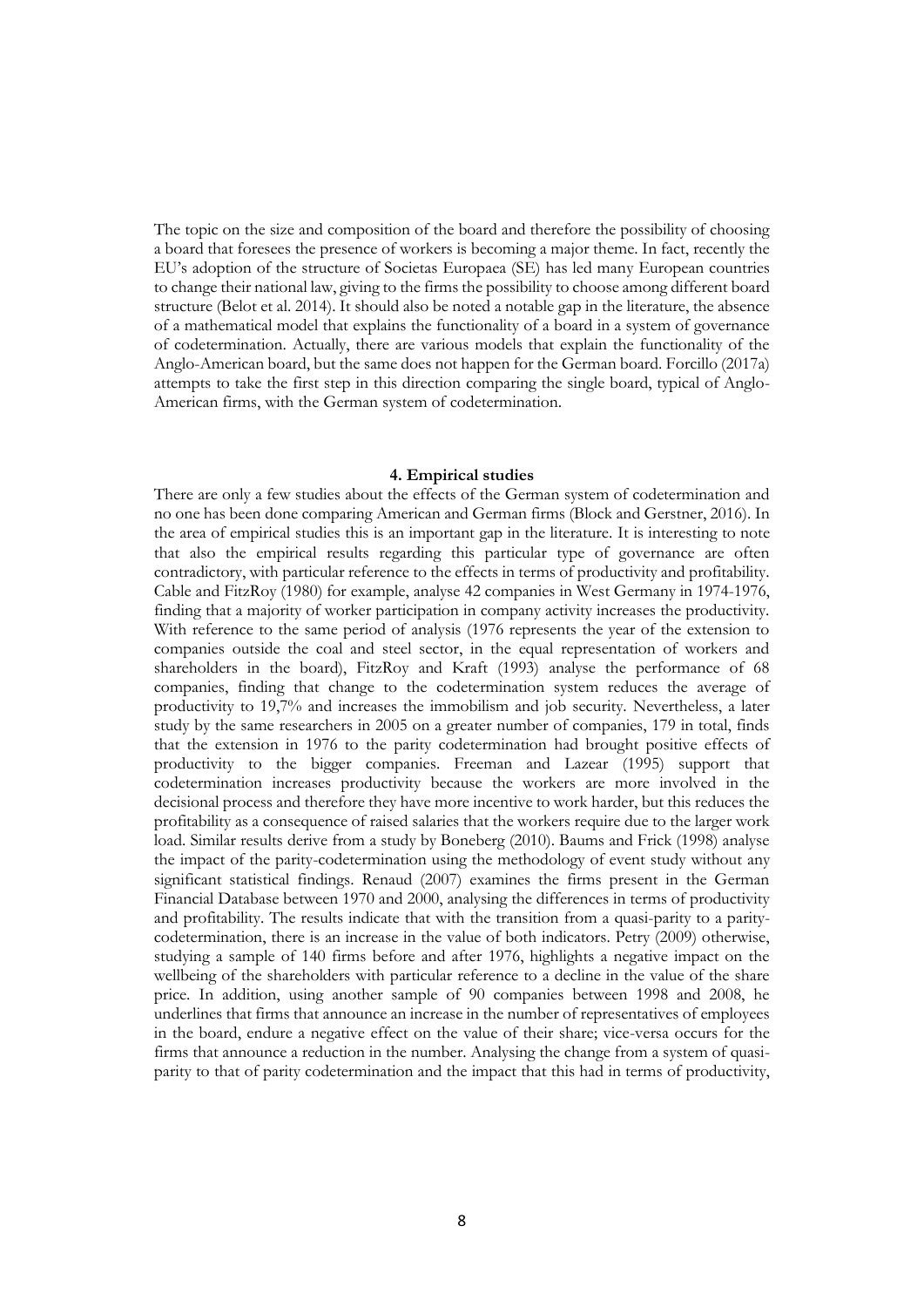profitability or share value, it is easy to note that the results obtained often contrast among themselves, not showing a common vision among researchers on this topic. Two of the most important recent studies in terms of codetermination are surely those conducted by Gorton and Schmid (2004) and by Fauver and Fuers (2006). The first study examines a sample of 250 of the biggest companies in Germany in the non-finance sector between 1989 and 1993, with the intent of comparing the effect of worker representation on the board of firms that present a quasi-parity codetermination with those that present a parity codetermination. The results show that companies with an equal representation of workers and shareholders on the board trade at 31% stock market discount and on average have a 55% greater salary than firms with 1/3 representation. The main explanation for this effect is that the workers alter the objective function of the company, maximizing their own salary. So, for instance in the case of external shock, they obtain part of the shareholders' surplus without understanding the exigencies of the shareholders that requiring the reconstruction of the company and eventual layoffs. The study of Fauver and Fuers is partially in contrast with this analysis. They examine a sample of firms listed in the stock exchange in Germany in 2003, demonstrating that within certain levels, the representation of workers on the board could increase the effectiveness of the company and its market value. They hypothesize an inverted U-shaped relation between firm value and employee representation. More precisely, in the first part of the curve, the presence of workers on the board gives two big advantages to the firm. There is a greater flow of information at the lower levels of the firm where the workers are, up to the high levels in the board. This therefore improves the decisions made. A second advantage originates from a better monitoring on the manager, protecting also the interests of the minority shareholders. Nevertheless, in the second part of the inverted U-shaped, the workers could acquire too much power thinking more about their salary than the value of the firm and creating a situation where the subjects that have to monitor in realty are those that need to be monitored. This analysis is also discussed by Forcillo, 2017a. In particular, he assumes the presence of a U-shaped between the choice of the codetermination structure and the single board with a high level of private benefits in the hands of the large shareholder. The presence of an inverted U-shaped instead is linked to the benefits that workers and firm could obtain in a system of codetermination, as Fauver and Fuers hypothesise. In the first part of the curve, there is an increase of benefits for the company and workers, in terms of more involvement in business operations, minor probability of layoffs and strikes. However, the workers have a monitoring cost to pay to allow for such benefits, a cost that is not supported in the single board. If this cost is low, the workers prefer a codetermination system as the benefits outweigh the disadvantages. When the cost becomes too high, the workers prefer the sole board because a high monitoring cost has a negative effect on their expected gains. Jungmann (2006) examines the financial performance (with four measures: loss for the financial year, loss of profits, abnormal negative share price performance and a dividend cut or omission) of 25 companies listed on the stock exchange between 1994 and 2003 in the UK and Germany. The objective is to conduct an analysis between these financial performances and the structure of their board, verifying the behaviour of the subjects that conduct monitoring in the case of poor performance obtained by the company. The conclusion is that it is not possible to designate a superiority to a type of governance, but in reality both of them have aspects that could be improved. For example, in the sole board the members have the problem of conducting managerial activity and, at the same time, monitoring this activity. This complication is not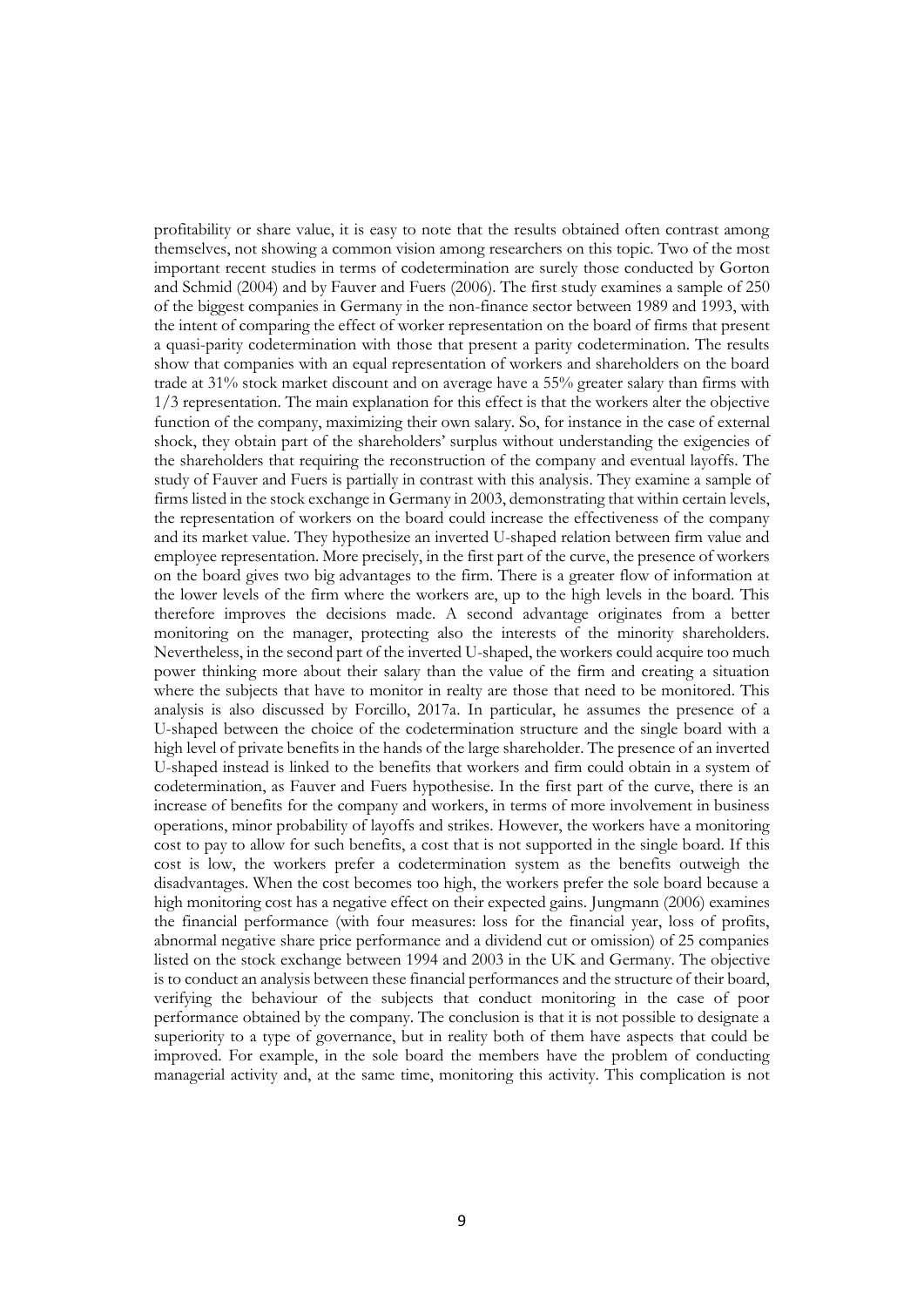present in the codetermination system, having two distinct boards that conduct these two tasks separately. On the other hand, the supervisory board presents the problem of obtaining clear information that has not been filtered by the management board, a problem not present in the one-tier system because despite some members of the board are executive directors and other non-executive directors, they all have access to the same type of information. Huse et al. (2009) conduct a study with regarding the presence of workers on the board using a data set of Norwegian firms. What they claim in their study is the importance of valuing not 'if' the workers can contribute to the board but 'how' they can do it. Through the results obtained, they suppose that the workers are able to give specific contribution with particular reference to corporate social responsibility and strategy control. More recently, a study by Kleinknecht (2015) that analyses data of 726 firms in Europe in the pre-financial crisis period, 2006-2008, sustains that the effectiveness of the board and participation of the workers depend on the business cycle and from the external context where the firm lies in the market. This is because the workers generally are risk averse of new investments out of the normal functions of the firm and this could cause a lower company value in periods of boom and economic growth, but at the same time, could represent security during periods of recession. The results in fact show that on average the level of Tobin's Q is lower in firms that foresee the presence of workers on the board, but these firms lose minor value during periods of recession. This is due to the fact that workers being less risk averse than the shareholders could adopt a serious growth policy over a long period, without assuming too many risks to obtain profits in the short run, one of the main reasons for the last financial crisis (Kirkpatrick, 2009). It is interesting to note that the same effects of workers' participation on the board have not been found in the works councils, because they are not able to influence the ex-ante strategic choices of the firm.

 To summarise, from the start of the new millennium, different studies focus mainly on quantitative indicator, like productivity and profitability, and on the change in 1976 from a quasi-parity codetermination to a system of parity codetermination. Nevertheless, despite the variety of studies most results are often contrasting, highlighting that at the moment, there is not a clear picture of the economic effect of codetermination on company performance and that a univocal view of this phenomenon is still lacking.

# **5. Conclusions**

Analysing the theoretical and empirical literature, we cannot say which is the best system between codetermination and the single board (today the system of governance most widespread). From a theoretical point of view, some researchers claim that the Anglo-American board has the advantage of being smaller and therefore, allows faster decision making, more flexibility and more frequent meetings of the board. At the same time, however, the question arises setting on a single board the activity of choice of investment decisions for the company and the monitoring part, a limit that does not have the system of codetermination. Also from the empirical point of view, the results are often incongruent and the adoption of the codetermination system highlights positive, negative, or even neutral results.

 To answer whether it is better to prefer the governance system of codetermination or not, therefore, we should not rely solely on statistical or monetary analysis. The workers'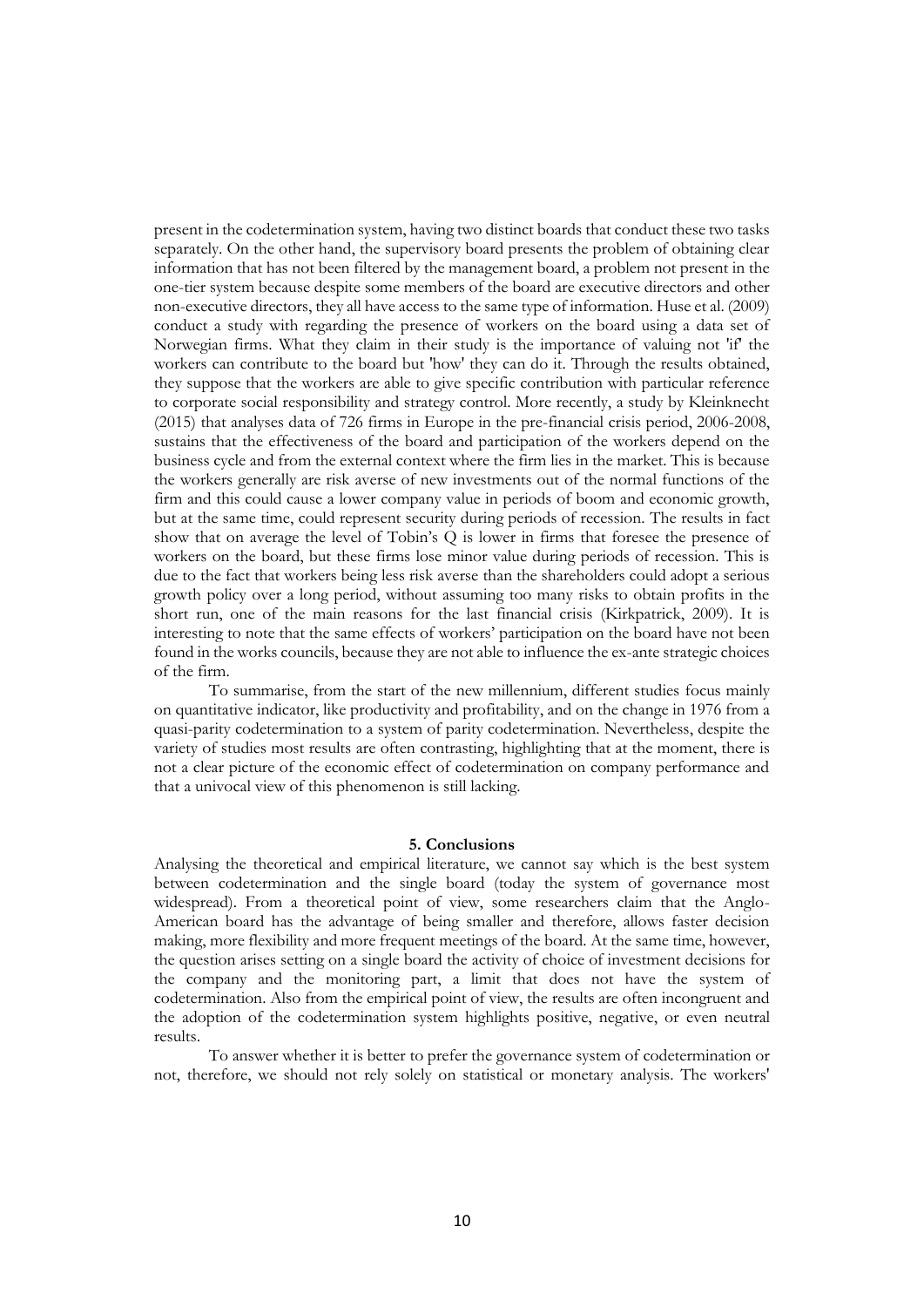satisfaction, as well as the implementation of democratic principles in the economic system depend on the values and ambitions that our society wants to improve. Then, the question we should ask has to be: does the government want a company that is managed in the exclusive interest of the financial capital holders, or a company that represents also the interests of the human capital holders, such as the workers? If the corporate governance system creates disparities among agents of the firm, there would be more sociological considerations and/or political issues to do. These political issues involve questions such as "what kind of society do we want to live in?" (O'Connor, 2000). If we talk about a socially optimal governance system, in fact, we should talk about obtaining the social optimum for the whole system, rather than an individual profit, benefit, or other quantitative measures. Clearly, further analysis and research activities need to be addressed regarding the presence of workers in the system of corporate governance.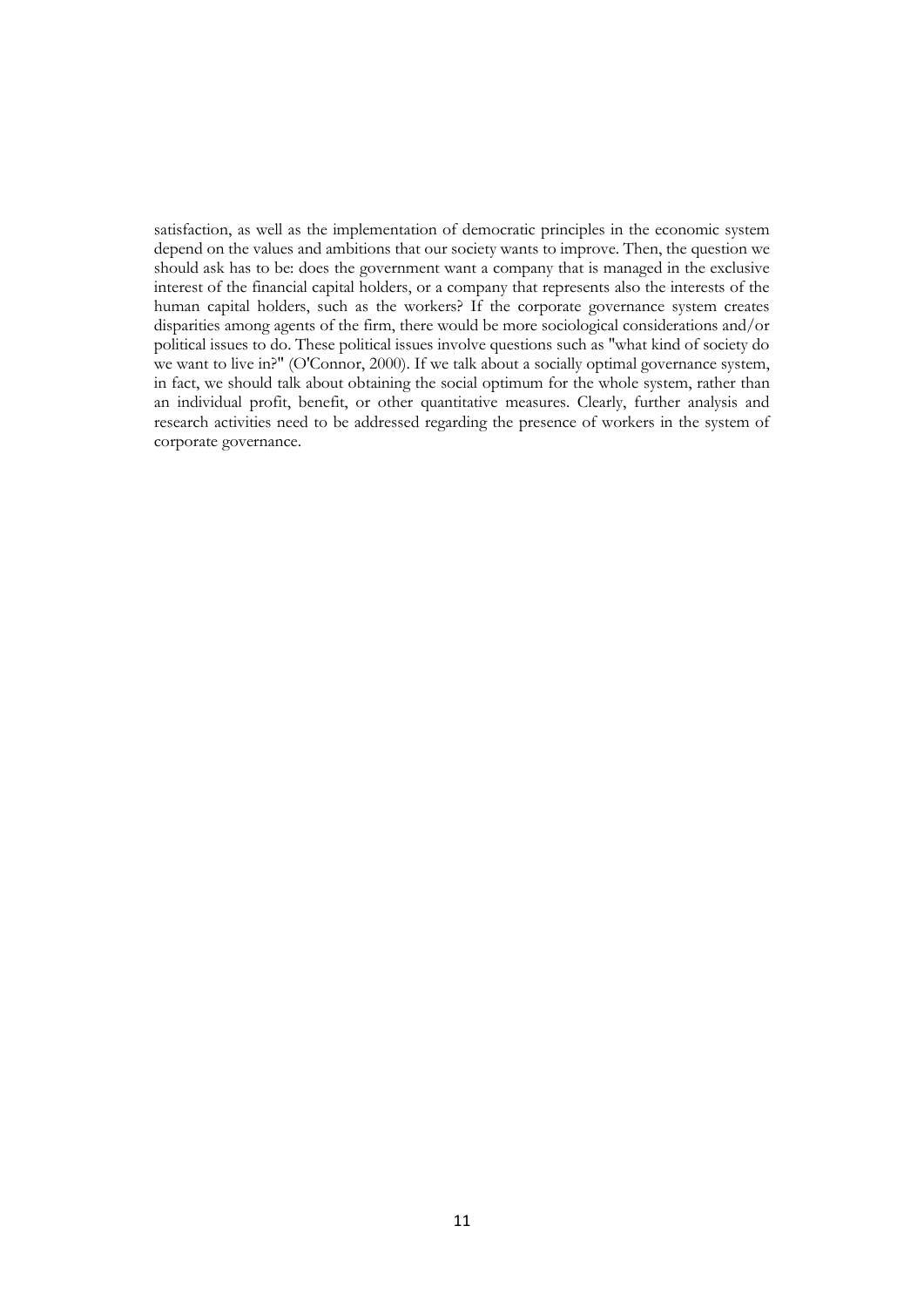#### **References**

Adams, R., Hermalin B.E., Weisbach M..S, (2010). The role of boards of directors in corporate governance: A conceptual framework and survey. *Journal of Economic Literature, Vol. 48, pp. 58- 107.*

Addison J.T., Schnabel C., (2009). Worker directors: a German product that didn't export? *IZA Discussion Paper No. 3918.* 

Allen F, Gale D., (2001). Comparing financial systems: a survey. *Cambridge, MA: MIT Press.* 

Barca F., Becht M., (2001). The control of corporate Europe. *Oxford University Press, Oxford*.

Baums T., Frick B., (1998). Co-Determinationin Germany: The impact of court decisions on the market value of firms. *Economic Analysis, Vol. 1, pp. 143-161.*

Becht M., Bolton P., Roëll A., (2002). Corporate governance and control. *NBER Working Paper No. 9371* 

Belot F., Ginglinger E., Slovin M.B., Sushka M.E., (2014). Freedom of choice between unitary and two-tier boards: an empirical analysis. *Journal of Financial Economics.* 

Berle A.A., (1931). Corporate powers as powers in trust. The *Harvad Law Review, Vol.44, pp. 1049-1074.*

Berle A.A., Means G.C., (1932). The modern corporation and private property. *Transaction Publishers, New Brunswick and London.* 

Bermig A., Frik, B., (2010). Board size, board composition, and firm performance: empirical evidence from Germany. *SSRN Eletronic Journal.* 

Blair M.M., (1995). Ownership and control. Rethinking corporate governance for the twentyfirst century. *Brookings Institution Press,* Washington D.C.

Blair M.M, Roe M.J., (1999). Employees and corporate governance. *Brookings Institution Press,*  Washington D.C.

Block D., Gerstner A., (2016). One-tier vs. two-tier board structure: a comparison between the United States and Germany. *Comparative Corporate Governance and Financial Regulation.* 

Boneberg F., (2010). The economic consequences of one-third co-determination in German supervisory boards: first evidence for the service sector from a new source of enterprise data. *Working Paper Series in Economics, No.177, University of Lüneburg.* 

Brealey R.A., Myers S.C., Allen F., (2011). Principles of corporate finance. *McGraw-Hill, 10th edition.*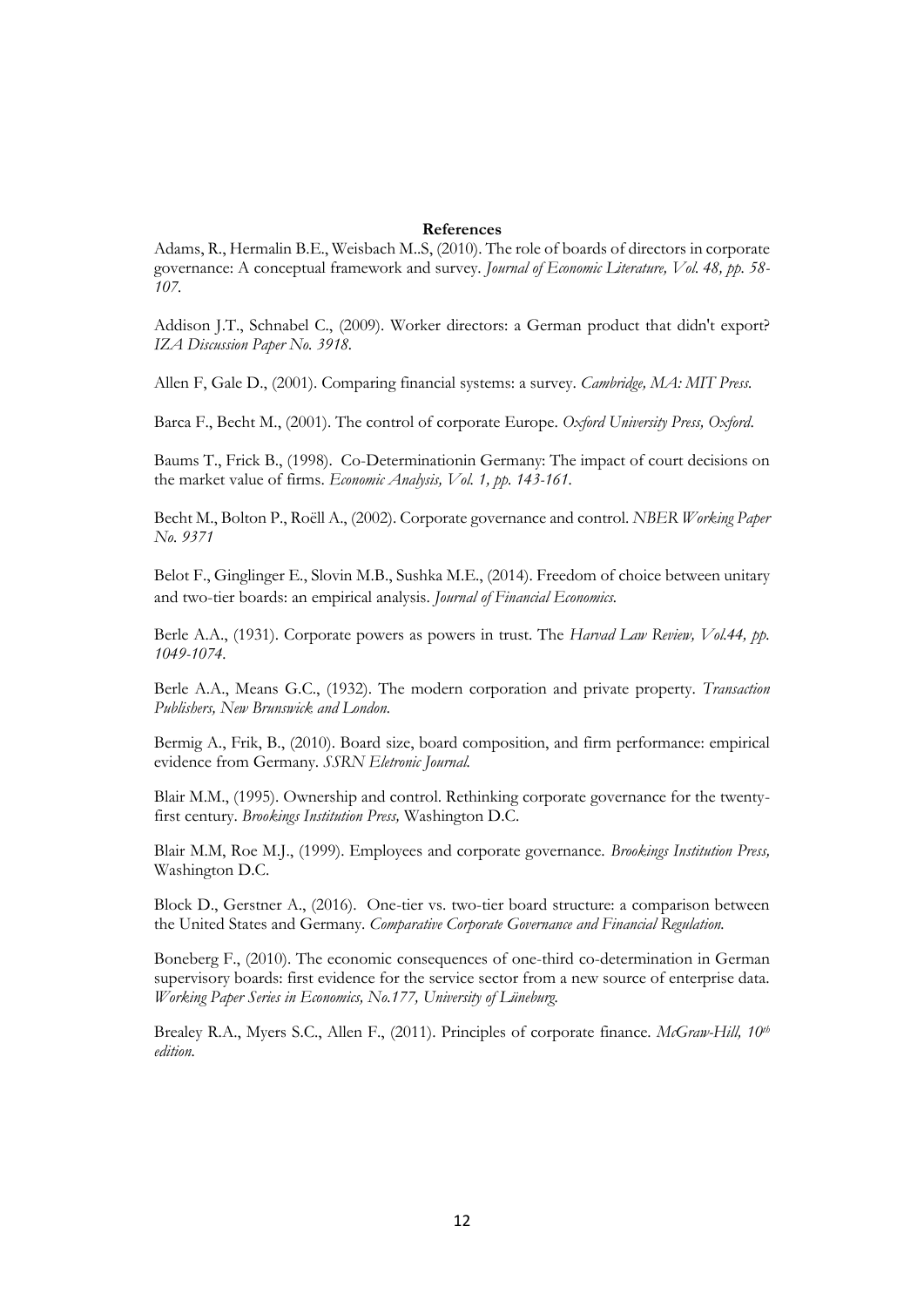Cable, J.R., FitzRoy F.R., (1980). Productive efficiency, incentives and employee participation: Some preliminary results for West Germany. *Kyklos, Vol. 33, pp. 100-121*.

Clarke T., Chanlat J.f., (2009). European corporate governance: reading and perspectives. *London and New York Routledge.* 

Coles, J.L., Naveen D.D, Naveen L., (2008). Boards: does one size fit all? *Journal of Financial Economics, Vol.87, pp. 329-356.*

Conchon A., (2013). Workers' voice in corporate governance: a European prospective. *Trades Union Congress*.

Dalton, D. R., Daily C.M, Johnson J.L., Ellstrand A.E., (1999). Number of directors and financial performance: a meta-analysis. *Academy of Management Journal, Vol.42, pp. 674-686.*

Dodd E.M,, (1932). Corporate managers trustees? *The Harvard Law Review, Vol.45, pp. 1145- 1163.*

Dow G.K., (1993). Why capital hires labor. A bargaining perspective*. The American Economic Review, Vol.83 pp.118-134.*

Du Plessis J.J., Grobfeld B., Luttermann C., Saenger I., Sadrock O., Casper M., (2007). German corporate governance in international and European context. *Springer-Verlag.* 

Eisenberg T., Sundgren S., Well M., (1998). Larger board size and decreasing firm value in small firm. *Journal of Financial Economics, Vol. 48, pp. 25-54.*

Faleye O., Mehrotra V., Morck R., (2005). When labor has a voice in corporate governance. *NBER Working Paper Series.*

Fama E., (1980). Agency problems and the thoery of the firm. *Journal of Political Economy, Vol.88, pp. 288-307.*

Fauver L., Fuerst M.E., (2006). Does good corporate governance include employee representation? evidence from German corporate boards. *Journal of Financial Economics, Vol.82, pp. 673-710.*

Ferreira D., Kirchmaier T., (2013). Corporate boards in Europe: size, independence and gender diversity. *Boards and shreholders in European listed companies, pp.191-224.*

FitzRoy F.R., Kraft K., (1993). Economic effect of codetermination. *The Scandinavian Journal of Economics, Vol.95, No.3, pp. 365-375.*

FitzRoy F.R., Kraft K., (2005). Co-determination, efficiency and productivity. *British Journal of Industrial Relations, Vol.43, pp.233-247.*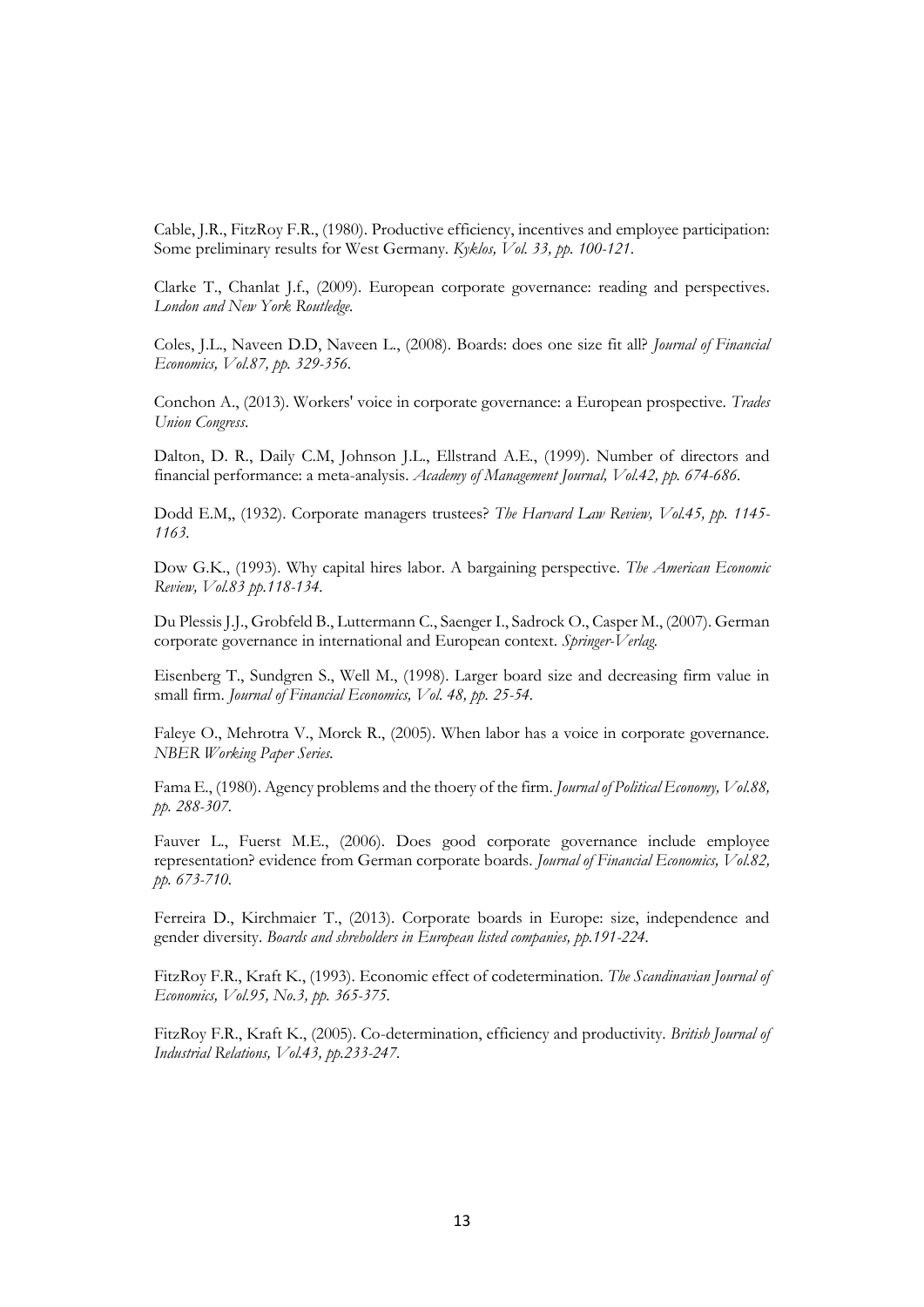Forcillo D., (2017a). Codetermination: the necessary presence of workers on the board. A mathematical model. *PhD dissertation, University of Cagliari and Sassari.* 

Forcillo D., (2017b). One-tier board versus two-tier board and social welfare. *PhD dissertation, University of Cagliari and Sassari.* 

Freeman, R.B., Lazear E.P., (1995). An economic analysis of works councils. *In: Works Councils: Consultation, Representation and Cooperation in Industrial Relations*. *University of Chicago Press, pp. 27- 52.*

Ginglinger E., Megginson W., Wazin T., (2011). Employee ownership, board representation, and corporate financial policies. *Journal of Corporate Finance, 17 868-887.*

Gorton G., Schmid F.A., (2000). Class struggle inside the firm: A study of German Codetermination. *Working paper series, Federal Reserve Bank of St.Louis.* 

Gorton G., Schmid F.A., (2004). Capital, labor, and the firm: A study of German Codetermination. *Journal of the European Economic Association*, *Vol. 2, No.5, pp.863-905*

Grossman, S.J., Hart O.D., (1986). The costs and benefits of ownership: A theory of vertical and lateral integration. *Journal of Political Economy*, *Vol.94, pp.691-719.*

Guest P. (2009). The impact of board size on firm performance: evidence from the UK. *The European Journal of Finance, Vol. 15,pp. 385-404.*

Gugler K., (2001). Corporate governance and economic performance. *Oxford University Press, Oxford.*

Hansmann, H., (1990). When does worker ownership work? ESOPs, law firms, codetermination, and economic democracy. *Yale Law Journal Vol.99 No.8, pp.1749-816.* 

Hart O., Moore J., (1990). Property rights and the nature of the firm, *Journal of Political Economy*, *Vol.98, pp. 1119-58*.

Hermalin, B.E. (2005). Trends in corporate governance. *Journal of Finance*, *Vol. 60, 2351-84.*

Hermalin, B.E., M. Weisbach (2003). Boards of directors as an endogenously determined institution: a survey of the economic literature. *Economic Policy Review Vol.9, pp.7-26.*

Hill J., (2003). Corporate governance and the role of the employee. *In Paul J.G., Patmore G. Partnership At Work: The Challenge Of Employee Democracy, Australia: Pluto Press, pp. 110-121.* 

Holmström B., (1999). Managerial incentive problems. A dynamic Perspective. *Review of Economic Studies, Vol.66, pp.169-182.*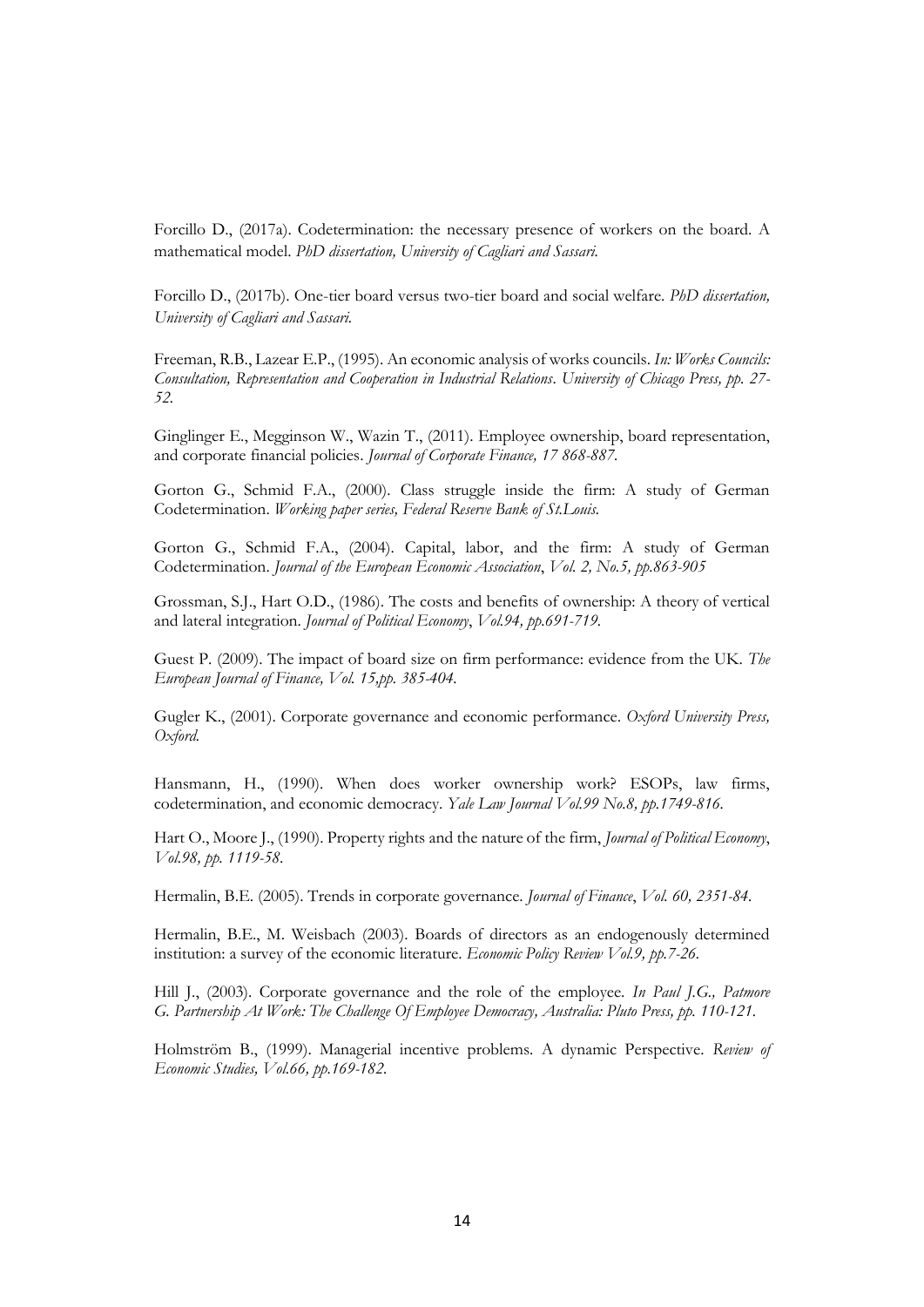Hopt, K., J., (1994). Labor representation on corporate boards: impacts and problems for corporate governance and economic integration in Europe. *International Review of Law and Economics Vol.114, pp. 203-14.* 

Hoshi, T., (1998). Japanese corporate governance as a system. *In Hopt K.J., Comparative Corporate Governance. The State of the Art and Emerging Research (Clarendon Press, Oxford).*

Huse M., Nielsen S.T., Hagen I.M., (2009). Women and employee-elected board members, and they contribution to board control tasks. *Journal of Business Ethics, Vol.89, pp.581.597*.

Jackson J., Höpner M., Kurdelbusch A. (2002). Corporate governance and employees in Germany: changing linkages, complementarities and tensions. *Oxford University Press.* 

Jensen M.C., Meckling W.H., (1976). Thoey of the firm: managerial behavior, agency costs and ownership structure. *Journal of Financial Economics, Vo.3, No.4, pp.305-360.* 

Jensen, M.C., Meckling, W.H., (1979). Rights and production functions: An application to labor-managed firms and codetermination. *Journal of Business Vol. 52, pp.469–506.*

Jungmann C., (2006). The effectiveness of corporate governance in one-tier and two-tier board systems. Evidence from UK and Germany. *ECFR, Vol.3, No.4: pp. 426-474.*

Kaplan, S.N., (1994). Top executives, turnover, and firm performance in Germany. *Journal of Law, Economics & Organization Vol. 10, pp. 142-159.*

Kirkpatrick, G. (2009). The corporate governance lessons from the financial crisis. *OECD Journal: Financial Market Trends.* 

Kleinknecht R.H., (2015). Employee participation in corporate governance: Implications for company resilience. *European Journal of Industrial Relations*, *Vol.21, pp.57-72*

Kluge N., Wilke P., (2007). Board-level participation and workers' financial participation in Europe. State of the art and development trends. *European Trade Union Institute for Research, Education and Health and Safety*.

Kluge N., Vitols S., (2010). The crisis: catalyst for stronger worker participation in corporate governance? *European Trade Union Institute.* 

Kose J., Senbet L., (1998). Corporate governance and board effectiveness. *Journal of Banking and Finance, Vol.22, pp. 371-403.* 

La Porta, R., Lopez-de-Silanes, F., A. Shleifer (1999). Corporate ownership around the world. *Journal of Finance, Vol. 54, pp. 471-517.*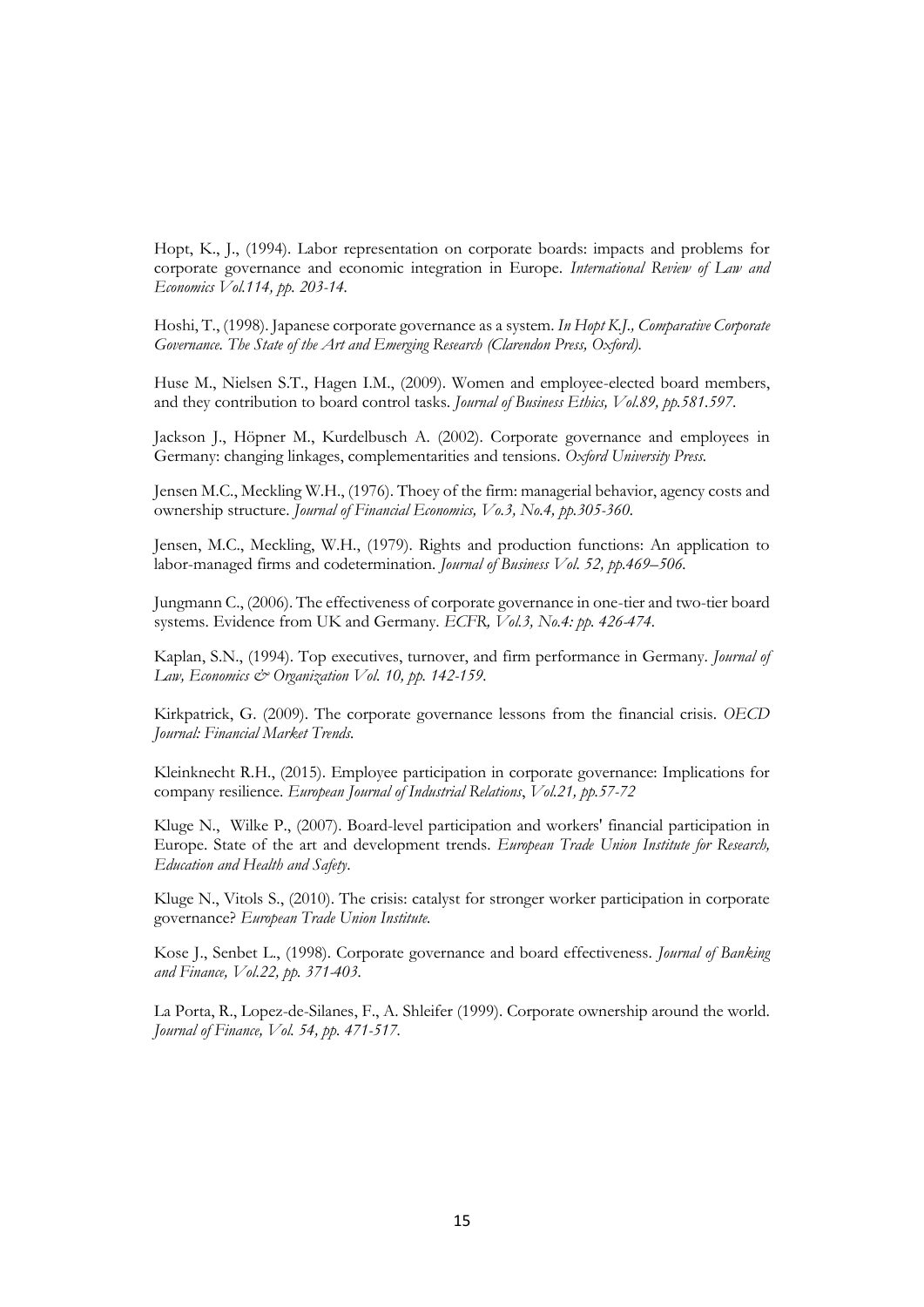Levine, D., Tyson, Laura D., (1990): Participation, productivity, and the firm's environment. *In: Blinder, A.S.,: Paying for Productivity. Brookings Institution, Washington D.C., pp. 183-243.*

Lower M., (2009). Employee participation in corporate governance: an ethical analysis. *In Employee Partecipation in Governance, Cambridge University Press, pp.92-128.*

Lublin J.S., (2014). Smaller boards get bigger returns. *Wall Street Journal, August 26.* 

Macey, J.R., Miller, G.P., (1995). Corporate governance and commercial banking: a comparative examination of Germany, Japan, and the United States. *Stanford Law Review Vol.48, pp. 73–112.*

Maher, M., Andersson, T., (2000). Corporate governance: effects on firm performance and economic growth. *Discussion Paper, OECD, Paris.* 

Mak Y. T., Kusnadi Y., (2005). Size really matters: further evidence on the negative relationship between board size and firm value. *Pacific Basin Finance Journal, Vol. 13, pp. 301-308.*

Mallin A., (2006). Handbook on international corporate governance: country analysis. *Edward Elgar Publishing.*

Milton H., Raviv A., (1988). Corporate governance: voting rights and majority rules, *Journal of Financial Economics, Vol.20, pp. 203-235*

O'Connor, M.,(2000). Labor's role in the american corporate governance structure. *Comparative Labor Law & Policy Journal Vol.22, pp. 97-134*

Pejovich, S., (1978). Codetermination: A new perspective for the West. *In: The codetermination movement in the West. Labor participation in the management of business firms. Lexington, pp. 3-22.*

Petry S., (2009). The wealth effects of labor representation on the board: Evidence from German codetermination legislation. *Working paper, University of Cambridge.* 

Renaud S., (2007). Dinamyc efficiency of supervisory board codetermination in Germany. *Review of Labour Economics and Industrial Relations, Vol.21 pp. 689-712.*

Roberts D.J., Van den Steen E., (2000). Shareholder interests, human capital investments and corporate governance. *Stanford Graduate School of Business, Working Paper No. 1631.*

Roe M., (2000). Political preconditions to separating ownership from corporate control. *Stanford Law Review Vol. 53 pp. 539-606.*

Ruback R.S., Zimmerman M.B., (1984). Unionization and profitability: evidence from the capital market. *The Journal of Political Economy, Vol. 92, No.6, pp.1134-1157.*